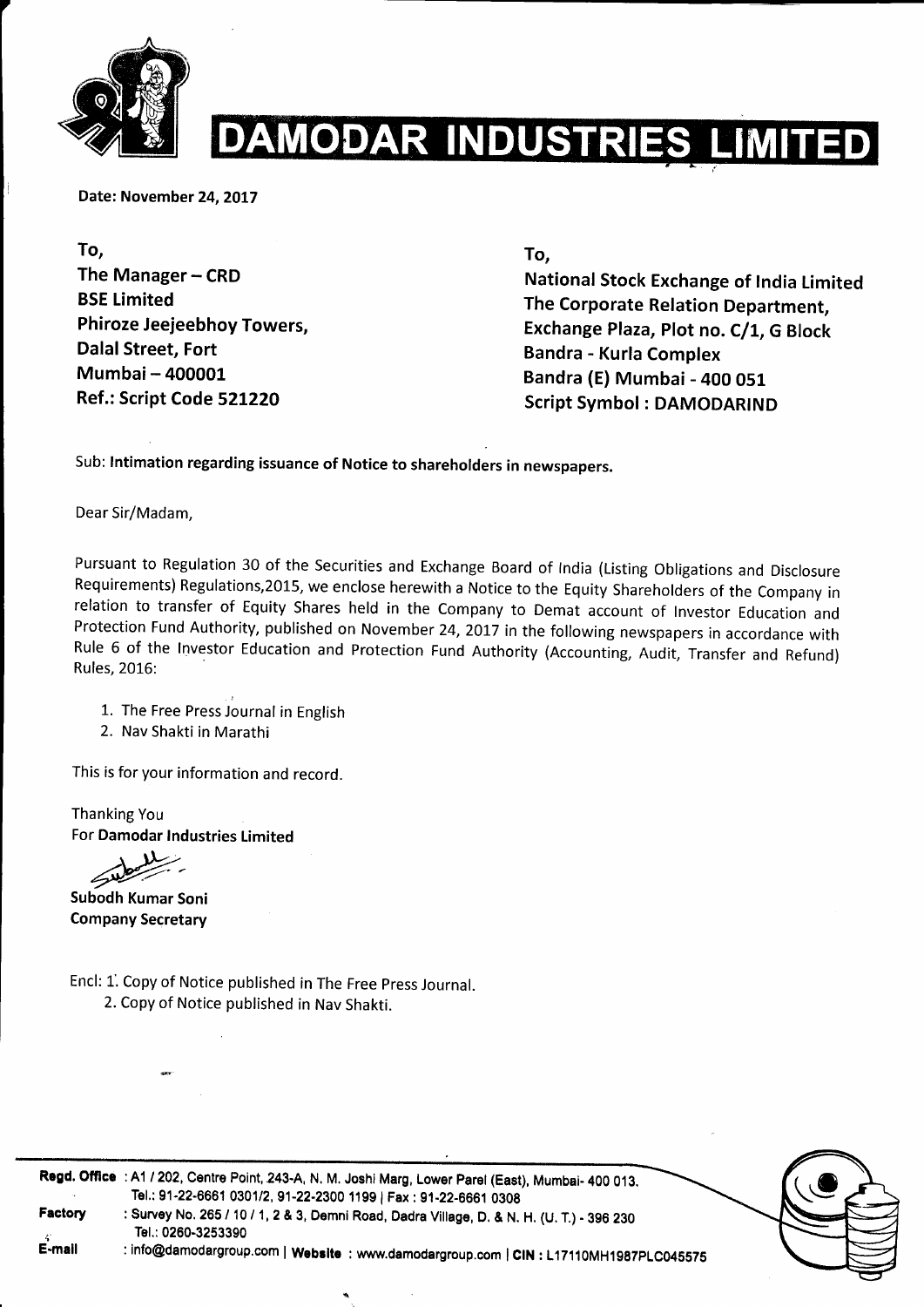### **THE FREE PRESS. IOURNAL** MUMBAI | FRIDAY | NOVEMBER 24, 2017



#### **DAMODAR INDUSTRIES LIMITED**

Reg. Off. A1/202, Centre Point, 243-A, N. M. Joshi Marg. Lower Parel (E), Mumbai - 400013 CIN: L17110MH1987PLC045575 Tel: +91 - 022 -6661 0301/2 · Fax: 022- 6661 0308

· E-mail: es@damodargroup.com · www.damodargroup.com

### **NOTICE TO SHAREHOLDERS**

Sub.: Transfer of your Equity Shares held in the Company to the demat account of the Investor Education and Protection Fund (IEPF) Authority.

In terms of requirements of Section 124(6) of the Companies Act, 2013 read with Investor Education and Protection Fund Authority (Accounting, Audit, Transfer and Refund) Rules, 2016 and subsequent amendment thereto ("the Rules"), the Company is required to transfer the shares, in respect of which the dividend remains unclaimed for a period of seven consecutive years or more to the demat account of IEPF Authority.

In compliance with the Rules, the Company has sent individual communication by Registered Post to the concerned shareholders whose shares are liable to be transferred to the demat account of the IEPF Authority.

A list of such shareholders who have not encashed their dividends for seven consecutive vears, and therefore whose shares are liable to be transferred to the demat account of IEPF Authority, is displayed under the Investors section on the Company's website www.damodargroup.com.

The Company shall take necessary steps to transfer the concerned share held by such shareholders in physical or demat form to the demat account of IEPF Authority within 30 days from the due date, i.e. 30th November 2017 in accordance with the Notification dated 13th October 2017 and General Circular dated 16th October 2017 issued by the Ministry of Corporate Affairs.

Please note that no claim shall lie against the Company in respect of the shares to be transferred and the unclaimed dividend amount transferred/ to be transferred to the IEPF Authority. The shareholders may however claim the same by making an application online in the prescribed Form IEPF-5 to the IEPF Authority as per the procedure prescribed in the Rules.

In case the shareholders have any queries on the subject matter, they may contact the Company's Registrar and Transfer Agents, Link Intime India Pvt. Ltd. C-101,247 Park, LBS Marg, Vikhroli West, Mumbai - 400 083 Tel. No. 022-49186000, E-mail: rnt.helpdesk@linkintime.co.in.

For Damodar industries Limited

Place: Mumbai Date: 22.11.2017

Subodh Kumar Soni **Company Secretary** 

Sdl-